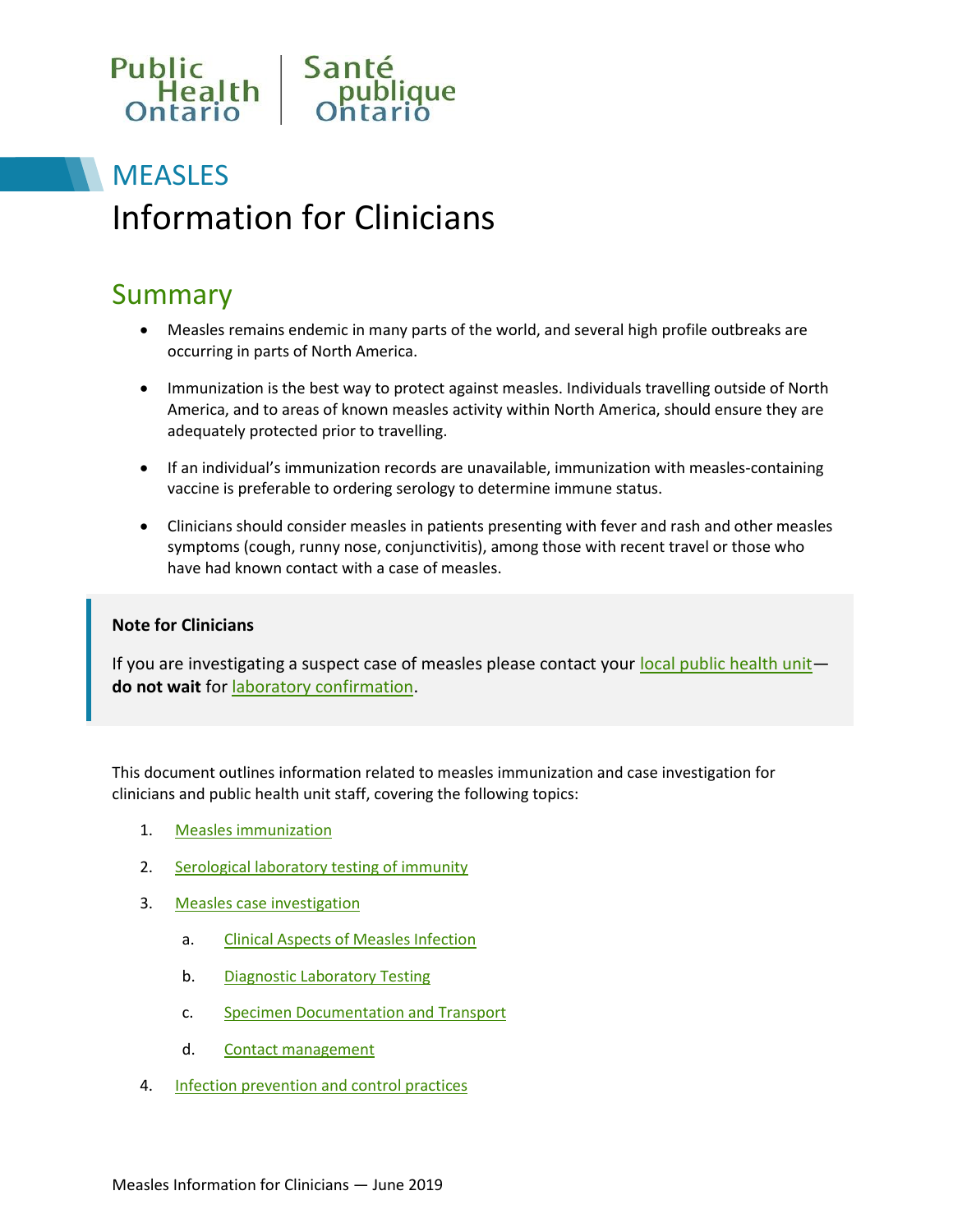# <span id="page-1-0"></span>Measles Immunization

All individuals, whether or not they are travelling, should ensure they are immunized according to the [Publicly Funded Immunization Schedules for Ontario.](http://www.health.gov.on.ca/en/pro/programs/immunization/docs/immunization_schedule.pdf)

### Travel Immunization

Individuals travelling outside of North America, and to areas within North America currently experiencing outbreaks, should ensure adequate protection against measles (unless they have a history of laboratory confirmed infection or laboratory evidence of immunity). Eligibility for publicly funded vaccine before travel is outlined in th[e Ontario schedules.](http://www.health.gov.on.ca/en/pro/programs/immunization/docs/immunization_schedule.pdf)

As per the [Canadian Immunization Guide](https://www.canada.ca/en/public-health/services/publications/healthy-living/canadian-immunization-guide-part-4-active-vaccines/page-12-measles-vaccine.html) (CIG), the following is recommended prior to travel:

- Infants 6 to 11 months of age: one dose of measles, mumps, rubella (MMR) vaccine (two additional doses are required at  $\geq 1$  year of age).
- Individuals born **in or after** 1970: two doses of MMR.
- Adults born **before** 1970: one dose of MMR.

To ensure two doses of MMR before travel, children < 4 years of age who have received one dose (according to the routine schedule) should be considered for an early second dose of MMR.

**Note:** The minimum interval between doses of measles-containing vaccine is 28 days.

Advice regarding immunization for travelers should be personalized based on the individual's health history and travel itinerary.

The Public Health Agency of Canada provides updated [travel health notices](https://travel.gc.ca/travelling/health-safety/travel-health-notices) and information on measles [cases reported in Canada for 2019.](https://www.canada.ca/en/public-health/services/diseases/measles/surveillance-measles/measles-rubella-weekly-monitoring-reports.html)

## <span id="page-1-1"></span>Serological Laboratory Testing of Immunity

Serological testing to determine immunity in well individuals is **not** recommended. If a patient's immunization records are unavailable, immunization with measles-containing vaccine is preferable to ordering serology to determine immune status. This avoids the potential for false positive results, reduces the risk of missed opportunities for immunization and is consistent with advice from the CIG. It is safe to give additional doses of MMR vaccine to those who are already immune.

**Note**: This does not apply to specific occupational groups such as healthcare workers who require either documentation of immunization or serologic proof of immunity (for information on serologic testing for immunity see PHO's laboratory [Measles Immunity Serology Test Information Sheet\)](https://www.publichealthontario.ca/en/laboratory-services/test-information-index/measles-immunity-serology).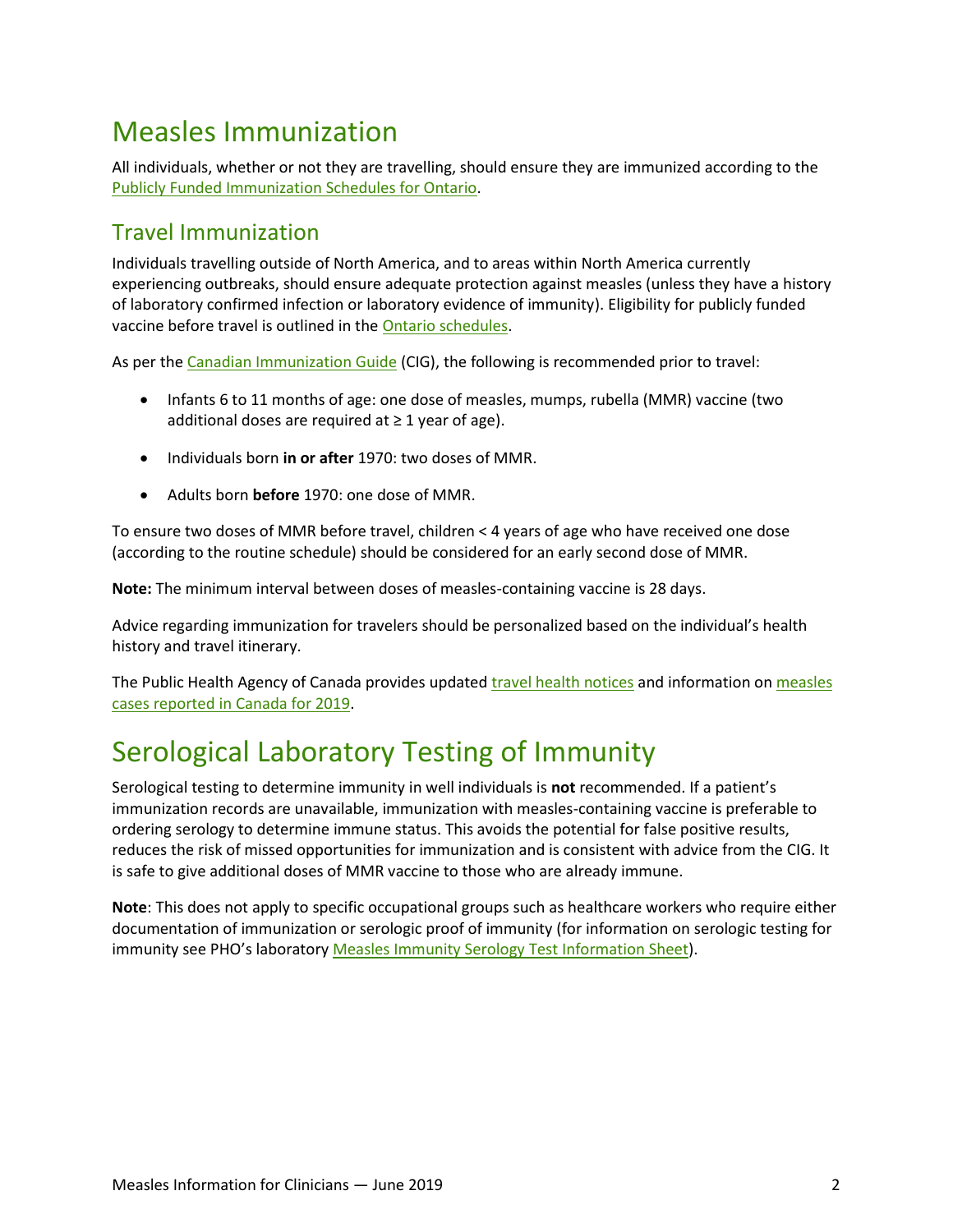## <span id="page-2-0"></span>Measles Case Investigation

### <span id="page-2-1"></span>Clinical Aspects of Measles Infection

Measles is a highly infectious virus that spreads easily. Clinically compatible signs or symptoms include fever (≥ 38.3 degrees Celsius-oral) and at least one of: cough, runny nose or conjunctivitis. These symptoms are followed by a generalized maculopapular rash.

Most cases of measles become apparent 10-14 days after exposure to the virus (the range is 7-21 days). Cases are considered to be infectious from one day before the start of the prodromal period, which is usually about four days before rash onset, to four days after the onset of rash.

### <span id="page-2-2"></span>Diagnostic Laboratory Testing

Diagnostic laboratory testing is suggested for individuals who have a clinical syndrome and history compatible with measles (e.g., travel or exposure to a case) and should include both measles virus detection by Polymerase Chain Reaction (PCR) (nasopharyngeal/ throat swab and urine) and diagnostic serology (acute and convalescent). For details on specimen requirements please see below.

#### **MEASLES VIRUS DETECTION BY PCR**

PHO's laboratory [Measles Diagnostic PCR Test Information Sheet](http://www.publichealthontario.ca/en/ServicesAndTools/LaboratoryServices/Pages/Measles_Diagnostic_-_PCR.aspx) provides comprehensive information on specimen collection and submission.

#### **DIAGNOSTIC MEASLES SEROLOGY:**

PHO's laboratory [Measles Diagnostic Serology Test Information Sheet](http://www.publichealthontario.ca/en/ServicesAndTools/LaboratoryServices/Pages/Measles_Diagnostic_Serology.aspx) provides information on specimen collection and submission.

### <span id="page-2-3"></span>Specimen Documentation and Transport

On each laboratory requisition for virus detection (PCR) or diagnostic serology clearly mark "Suspect case of measles." All requisitions should contain the following information: patient's symptoms, date of onset of symptoms, exposure history, travel history (if any) and vaccination history. The "diagnostic" tick box should also be marked. Specimens must be stored and shipped cold.

Please contact PHO's [laboratories Customer Service](https://www.publichealthontario.ca/en/laboratory-services/laboratory-contact) Centre at 416-235-6556 or 1-877-604-4567 (Monday to Friday, 7:30 a.m. to 7 p.m. and Saturday, 8 a.m. to 3:45 p.m.), or after-hours duty officer at 416-605-3113 if you have questions about specimen collection.

### <span id="page-2-4"></span>Contact Management

Please refer to the Ontario Public Health Standards, Infectious Diseases Protocol: [Appendix A](http://www.health.gov.on.ca/en/pro/programs/publichealth/oph_standards/docs/measles_chapter.pdf) (section 6.4) for information on the management of contacts.

For information about post-exposure prophylaxis (PEP) for measles, se[e Appendix A](http://www.health.gov.on.ca/en/pro/programs/publichealth/oph_standards/docs/measles_chapter.pdf) of the Infectious Diseases Protocol and the [Canadian Immunization Guide.](https://www.canada.ca/en/public-health/services/publications/healthy-living/canadian-immunization-guide-part-4-active-vaccines/page-12-measles-vaccine.html) **Please note**: the CIG contains updated National Advisory Committee on Immunization advice regarding PEP that has not yet been incorporated within Appendix A.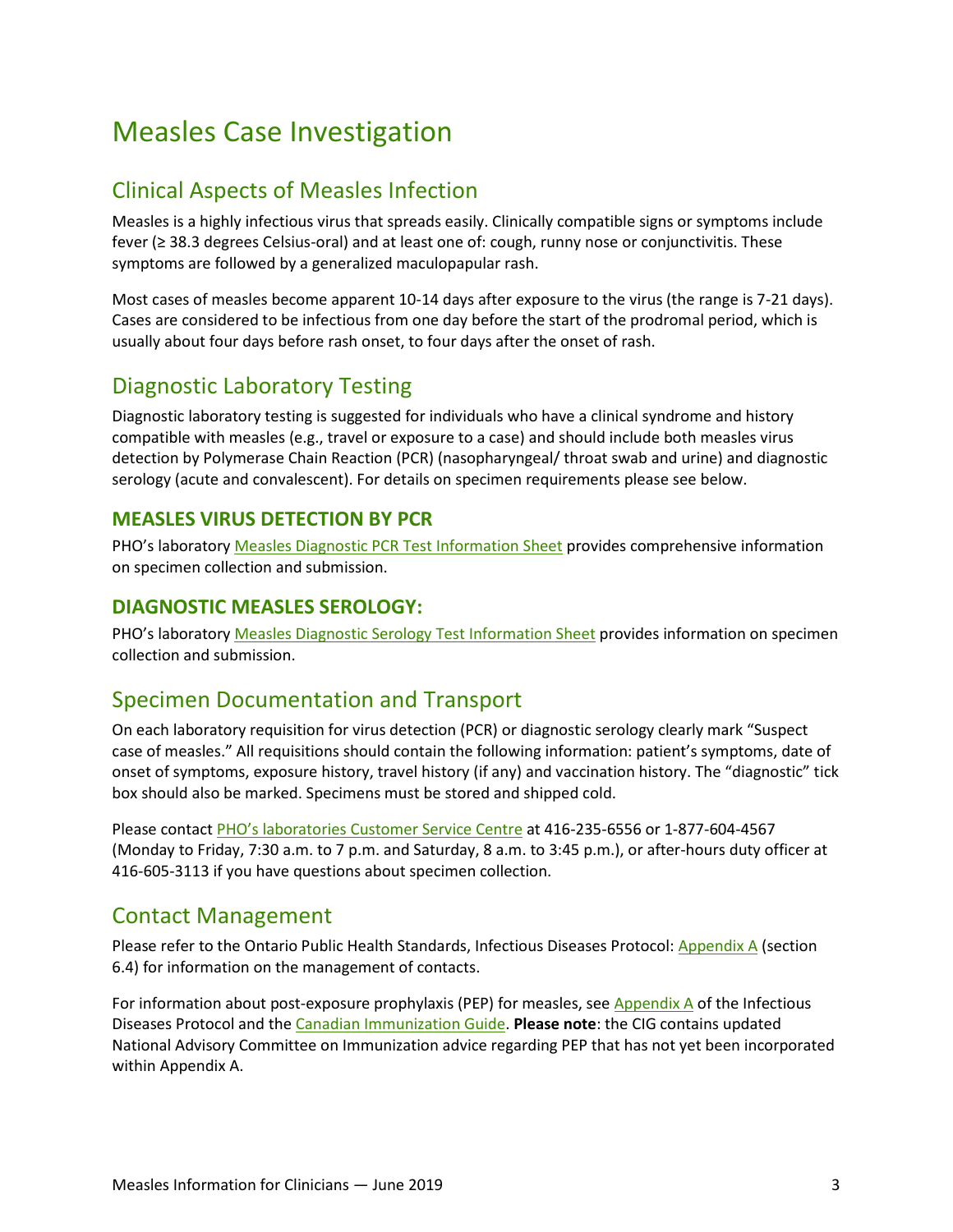# <span id="page-3-0"></span>Infection Prevention and Control Practices

The measles virus is spread by airborne droplet nuclei, close personal contact, or direct contact with the nasal or throat secretions of infected persons, and can remain active and contagious in the air, depending on the number of air changes, for up to two hours. Patients with suspected measles should be promptly isolated in a single room with negative air flow (*airborne infection isolation* room or AIIR) and the door closed. If you do not have an AIIR, the patient should wear a surgical mask and be immediately placed in a single room with the door closed.

All health care workers should ensure they are immune to measles. Only immune staff should be allowed to enter the patient room - evidence of immunity is two documented doses of measlescontaining vaccine on or after the first birthday or laboratory evidence of immunity. Non-immune staff may only enter the room in very exceptional circumstances, i.e., they are the only available health care worker who can care for the patient and then a fit-tested N95 respirator must be worn.

Additional personal protective equipment (PPE) such as gloves and gowns may be added as required based on risk assessment as per Routine Practices.

The room door must remain closed and negative airflow maintained after patient discharge until all air in the room has been replaced; this will vary based on the number of room air changes per hour; consult facility plant engineers to determine the air changes per hour for each AIIR (refer to Appendix D, Time Required for Airborne Infection Isolation Room to Clear *M. tuberculosis* in PIDAC's [Routine Practices and](https://www.publichealthontario.ca/en/health-topics/infection-prevention-control/routine-practices-additional-precautions)  [Additional Precautions in All Health Care Settings, 3rd edition, November 2012\)](https://www.publichealthontario.ca/en/health-topics/infection-prevention-control/routine-practices-additional-precautions).

Because measles virus can remain airborne for two hours, no further patients should be placed within the room for a two hour period (this could be sooner dependent on the number of air changes). Appropriate room cleaning is also required. Patient movement should be curtailed unless absolutely necessary and then only conducted with the patient wearing a surgical mask.